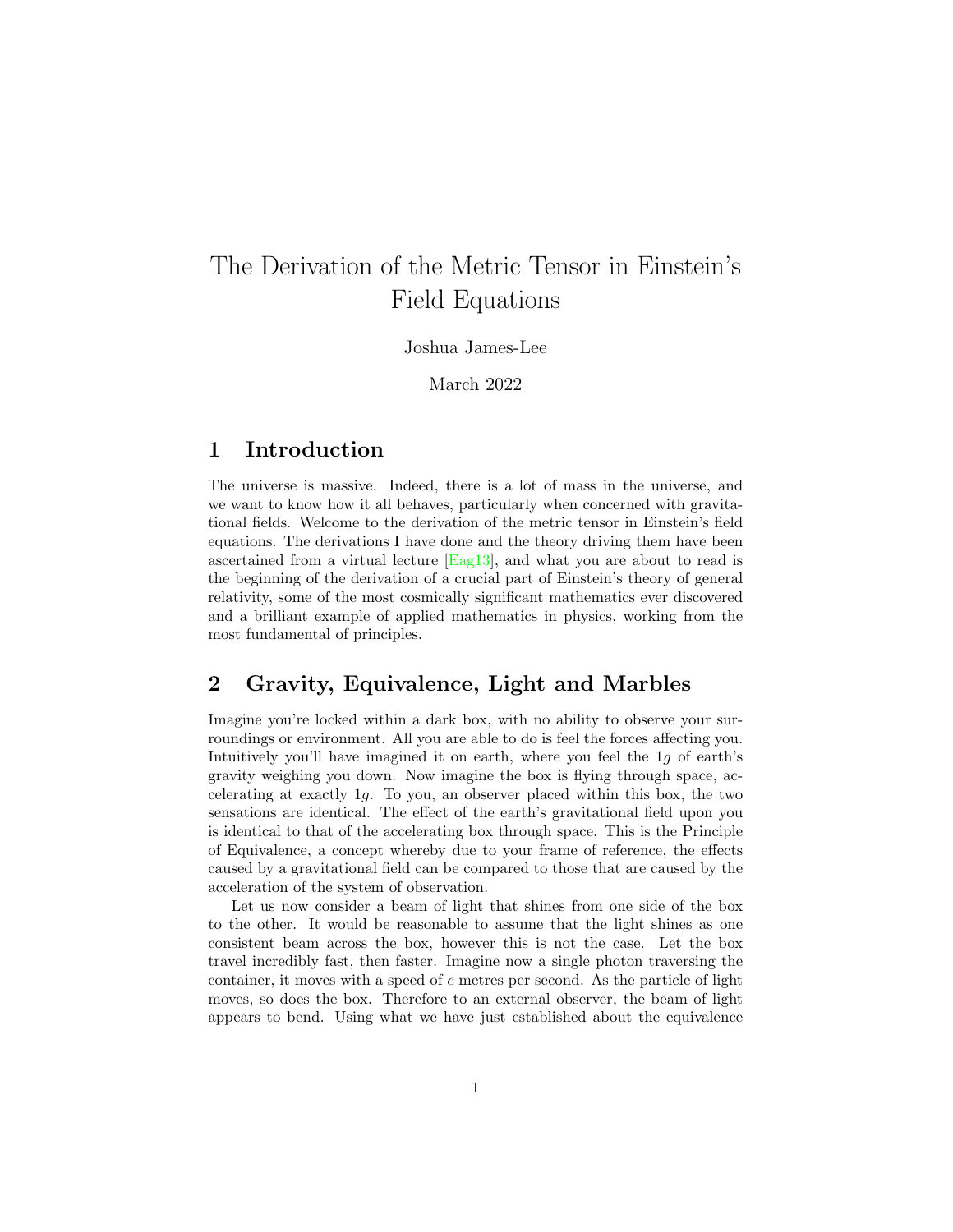between a gravitational field and an accelerating system, it can be therefore stated that light bends in a gravitational field<sup>[1](#page-1-0)</sup>.

$$
F_{gravitational} = \frac{G \times m_1 \times m_2}{r^2}
$$

This poses a problem. We now know that light is affected by a gravitational field, and the above equation provides us with the gravitational force between two bodies of mass  $m_1$  and  $m_2$  respectively. However light does not have any mass, and yet is still affected by a gravitational field. This provides an interesting paradox and one that Einstein has a solution to.

Instead of considering gravity in the traditional sense, where bodies of lesser mass fall towards bodies of greater mass, lets assert that all forms of motion can be represented by movement in curved spacetime<sup>[2](#page-1-1)</sup>.



In the above illustration, let us consider a marble lying on a flat plane and moving in a straight line. In the first example the path of the marble will be unaffected as there are no other bodies to interfere with its motion. However now consider the second example, where a body of some very large mass curves spacetime. The marble feels no attractive force towards the more massive body and just continues in a straight line, but to us, the observer, we can see that the marble will travel along a different path, following the curve. This is how we can explain gravity in such a way that permits light to be affected by more massive objects, through the manipulation of the fabric of the universe itself.

<span id="page-1-0"></span><sup>1</sup>Proven by the Eddington Experiment. A series of observations collected during total solar eclipse of May 1919

<span id="page-1-1"></span><sup>2</sup>This is a daunting word to encounter on the first page of an essay. But this concept essentially condenses the three dimensions of space and time into one model. This will become less confusing as we progress. I consider a large part of my task in writing this to try and explain the concepts as simply as possible such that they may be widely understood.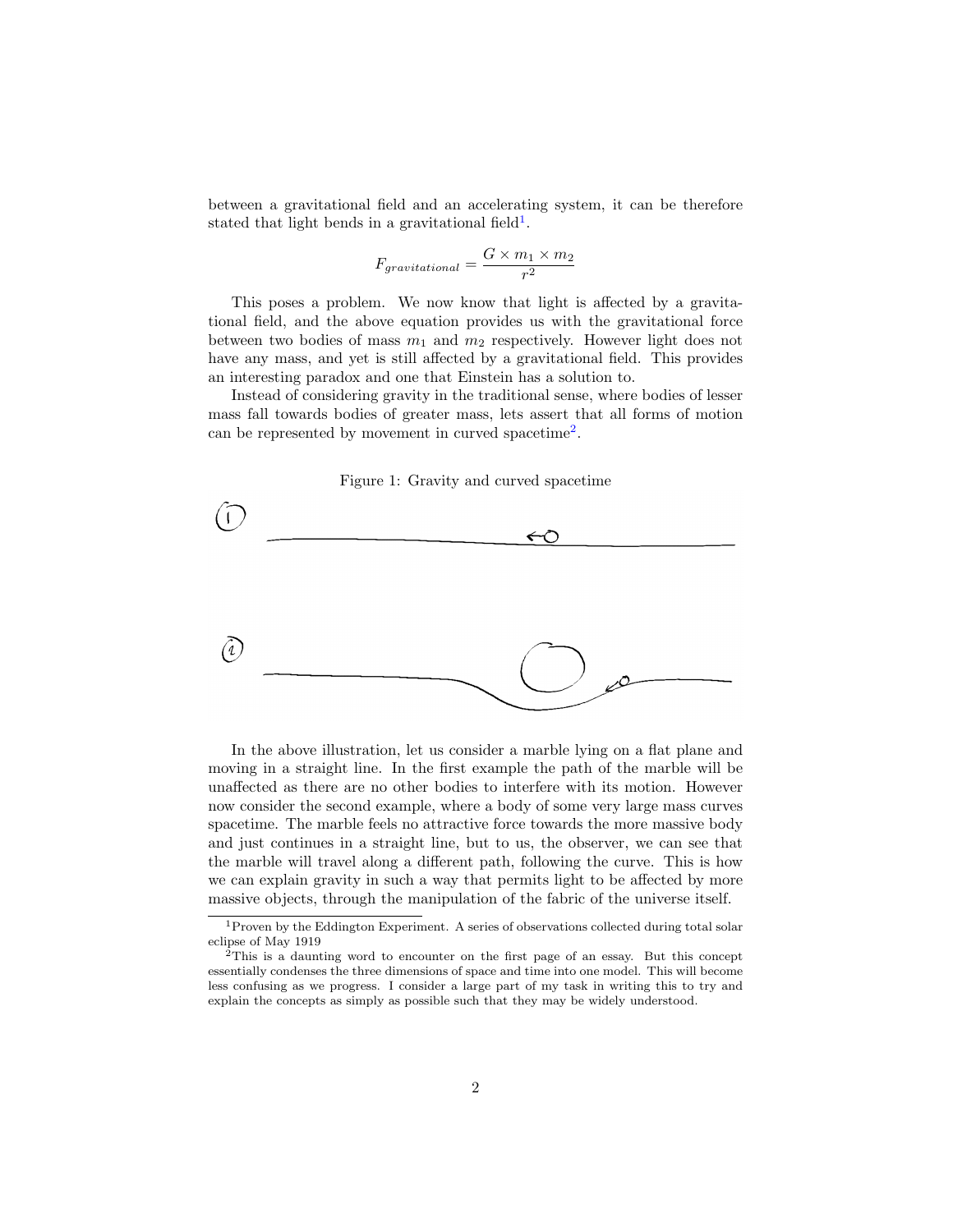### 3 The Field Equations

Einstein's field equations relate the geometry of spacetime, most notably its curvature, to the distribution of matter within it [\[Ein16\]](#page-10-1).

$$
G_{\mu\nu} + \Lambda g_{\mu\nu} = \kappa T_{\mu\nu}
$$

The field equations can be written as they are in the form above, however they can be expanded out to show more of their components:

$$
R_{\mu\nu} - \frac{1}{2}g_{\mu\nu}R + \Lambda g_{\mu\nu} = \frac{8\pi G}{c^4}T_{\mu\nu}
$$

Where  $R_{\mu\nu}$  denotes the Ricci Curvature Tensor,  $g_{\mu\nu}$  the Metric Tensor, R the Curvature Scalar,  $\Lambda$  the Cosmological constant and  $T_{\mu\nu}$  the Energy Momentum Tensor. These terms all have fairly frightening names, but we will only be focusing on one for this paper, the Metric Tensor. In total there are 10 field equations<sup>[3](#page-2-0)</sup>.

Everything on the left of the equation can be said to relate to the Curvature and Geometry of Spacetime, and everything on the right relates to Mass and Energy. In essence therefore it is possible to say that mass tells spacetime how to curve and curved spacetime tells mass how to move.

### 4 Deriving the Metric Tensor

Where the maths really begins<sup>[4](#page-2-1)</sup>

#### <span id="page-2-2"></span>4.1 Fields and bumpy bits

Consider a field. One with grass and rabbits and various other field things. This field is not perfectly level. There are bumps, and mounds and ridges all across it and you're stood on top of a particularly large bump somewhere near the centre. We're going to define the value of a field  $(\phi)$  as the height above sea level for that tiny bit of field (essentially how far up you are at that point). What we are interested in is how  $\phi$  changes with motion along the field, and so we now begin to consider rates of change.

$$
d\phi = \frac{d\phi}{dx} dx
$$

<span id="page-2-0"></span><sup>&</sup>lt;sup>3</sup>This is due to  $\mu$  and  $\nu$  both representing dimensions of spacetime and therefore are able to take values between 0 and 3 (inclusive) (This is a different form of notation that I'll introduce slightly later). Therefore we are left with 16 equations, where 6 of them happen to be duplicates, hence we are left with 10.

<span id="page-2-1"></span> $4$ The process of this derivation is deceptively tricky and can catch you out a few pages in. So I'd recommend obtaining a substantial mug of coffee, a pencil to annotate as we go, and let some Grieg bubble along in the background because this is where things start to get interesting.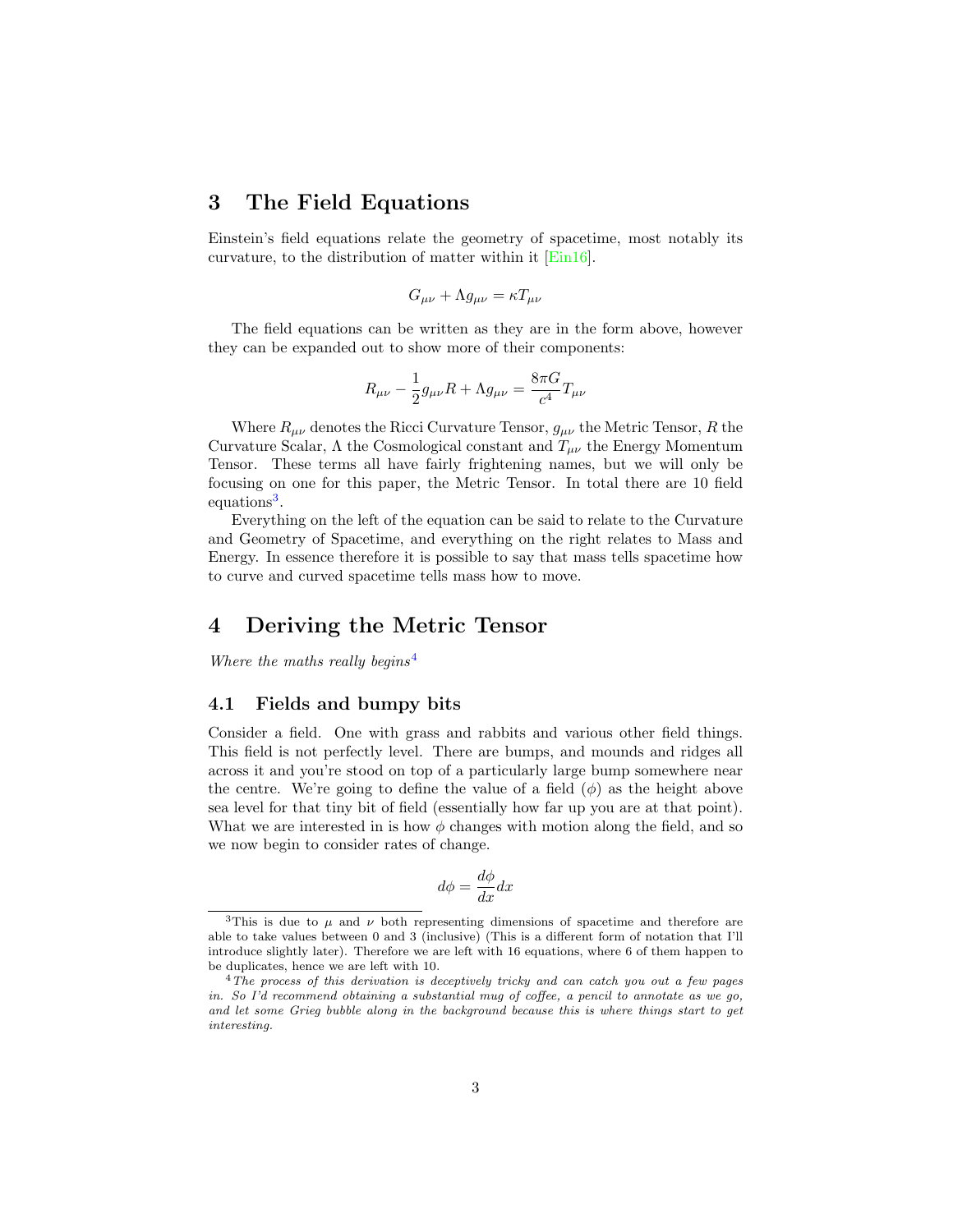It can be therefore said that the change of the value of the field is equal to the product of the gradient at that point in the field and the change in position along the  $x$  axis. The direction of motion is also important. If you were to find yourself on a ridge for instance, then moving in one direction might take you down a slope, but movement in another may keep you at the same height as you walk along the top of the ridge. The solution is of course, vectors.

Figure 2: A field being observed from one frame of reference.



$$
d\phi_x = \frac{d\phi}{dx} dx
$$

$$
d\phi_y = \frac{d\phi}{dx} dx
$$

You now walk not just along the  $x$  or  $y$  axis but diagonally across the field. This leaves us with a combination of changes in position,  $dx$  and  $dy$ . We can get the resultant change by using Pythagoras' theorem:

$$
ds^{2} = dx^{2} + dy^{2}
$$

$$
ds = d\mathbf{x} + d\mathbf{y}
$$

$$
d\phi_{s} = d\phi_{x} + d\phi_{y}
$$

We now substitute our expressions for  $d\phi_x$  and  $d\phi_y$ :

$$
d\phi_s = \frac{\partial \phi}{\partial x} dx + \frac{\partial \phi}{\partial y} dy
$$

And we are left with an expression for the change in value of a field given movement along the x and y axis. The symbol  $\partial$  denotes a partial derivative. A partial derivative of a function containing multiple variables is the derivative with respect to only of the variables.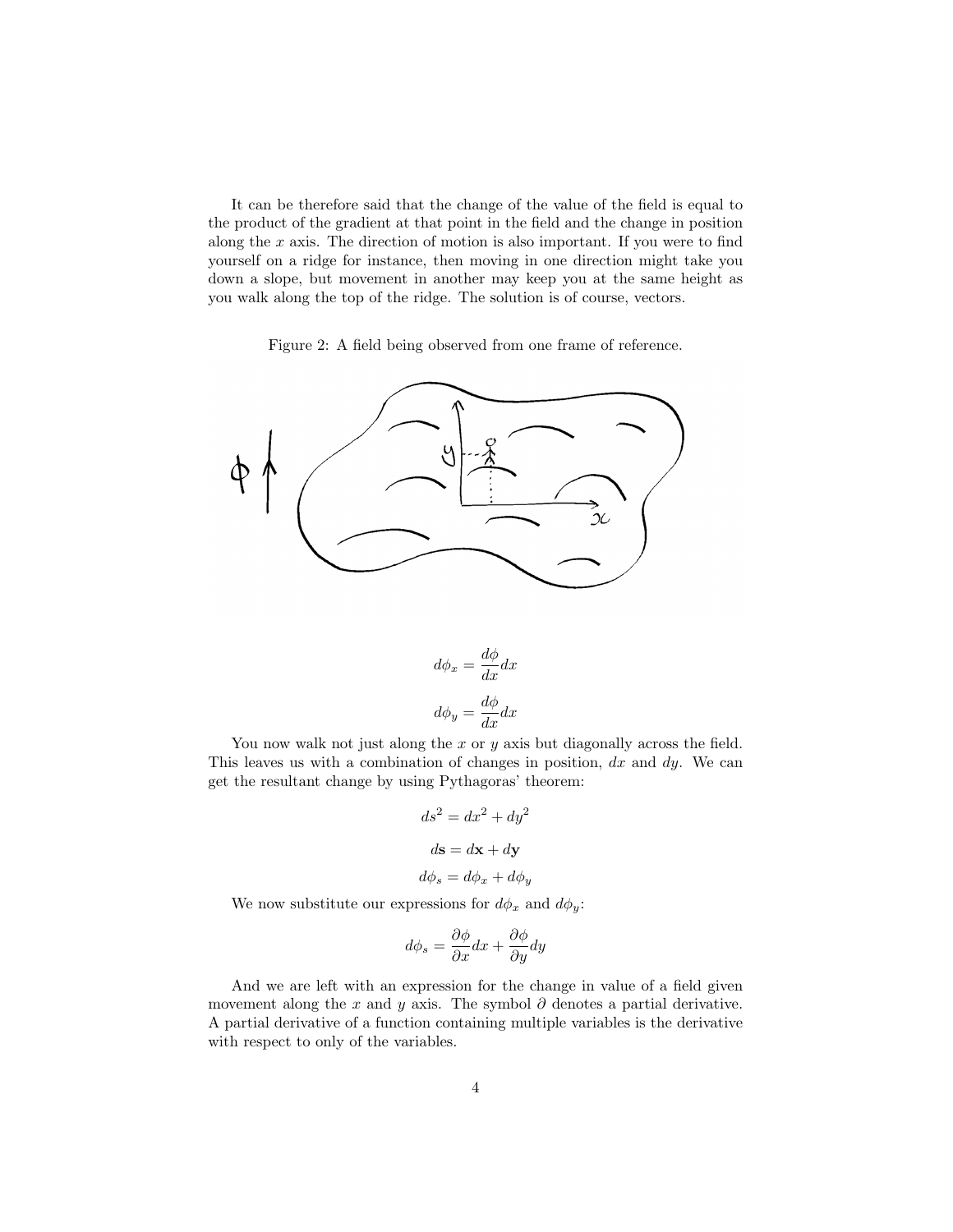We are now going to introduce a new method of notating positions within space. x is now replaced by  $x^1$ , y is now  $x^2$  and z is  $x^3$ . Our traditional 3 dimensional coordinate system now being represented by  $x^1, x^2, x^3$ . This has been done so that more dimensions can be added to our scope of calculations. This won't be something we worry about too much, however now we can re-write our above equation as:

$$
d\phi = \sum_{n} \frac{\partial \phi}{\partial x^n} dx^n
$$

#### 4.2 Frames of reference

We now begin to encounter the problem of frames of reference. For something to be universally true, it must be true in all reference frames. So lets consider the field once again:

Figure 3: Field with multiple frames of reference



Now we can see different reference frames laid out on the field, and the issue at hand becomes clear. To an observer in the  $y$  frame of reference, the point **P** is in a different position to that observed by an observer in the  $x$  frame of reference. The question therefore is how, given knowledge of the gradients in the  $x$  reference frame, can we find the gradients in the  $y$  reference frame? The answer lies in the chain rule.

$$
\frac{\partial \phi}{\partial y^1} = \frac{\partial \phi}{\partial x^1} \frac{\partial x^1}{\partial y^1} + \frac{\partial \phi}{\partial x^2} \frac{\partial x^2}{\partial y^1}
$$

The above can be simplified further using the summation term  $m$ :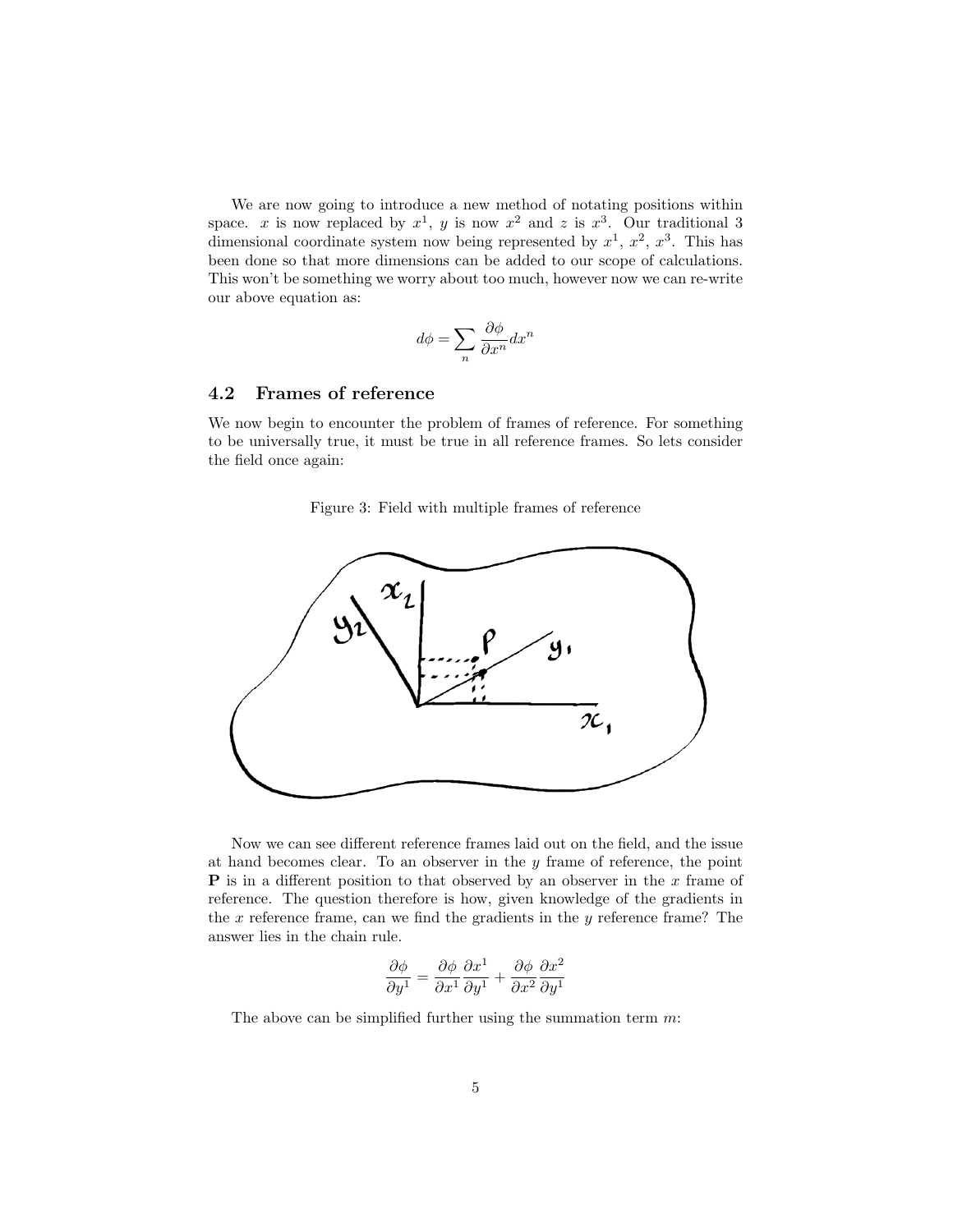$$
\frac{\partial \phi}{\partial y^n} = \sum_m \frac{\partial \phi}{\partial x^m} \frac{\partial x^m}{\partial y^n}
$$

We now have an expression for the change in the value of the field with respect to  $\partial y^n$ , where n can take the value of 1 or 2. However to get one value for  $y$ , you must sum over all the  $x$  terms in the equation through the summation term  $m$ . Simply put, if we chose  $n$  to be 1, in order to find the rate of change of  $\phi$  with respect to  $y^1$ , we'd have to sum for each value of  $m^5$  $m^5$ .

#### 4.3 Tensors, Transformations and Triangles

Tensors express relationship between Vectors. A Scalar can be considered as a very fundamental form of tensor, described as a 'Tensor of Rank 0", only having the property of magnitude. Vectors, possessing both magnitude and direction are hence described as a 'Tensor of Rank 1".





Lets refer back to one of our earlier equations, derived in [4.1,](#page-2-2) and consider it in the context of vectors:

$$
d\phi = \sum_{n} \frac{\partial \phi}{\partial x^n} dx^n
$$

<span id="page-5-0"></span><sup>&</sup>lt;sup>5</sup>Realistically we could be considering  $x^3$  and  $y^3$  as well. However for the simplicity of the explanation, at the moment we are only considering two dimensions.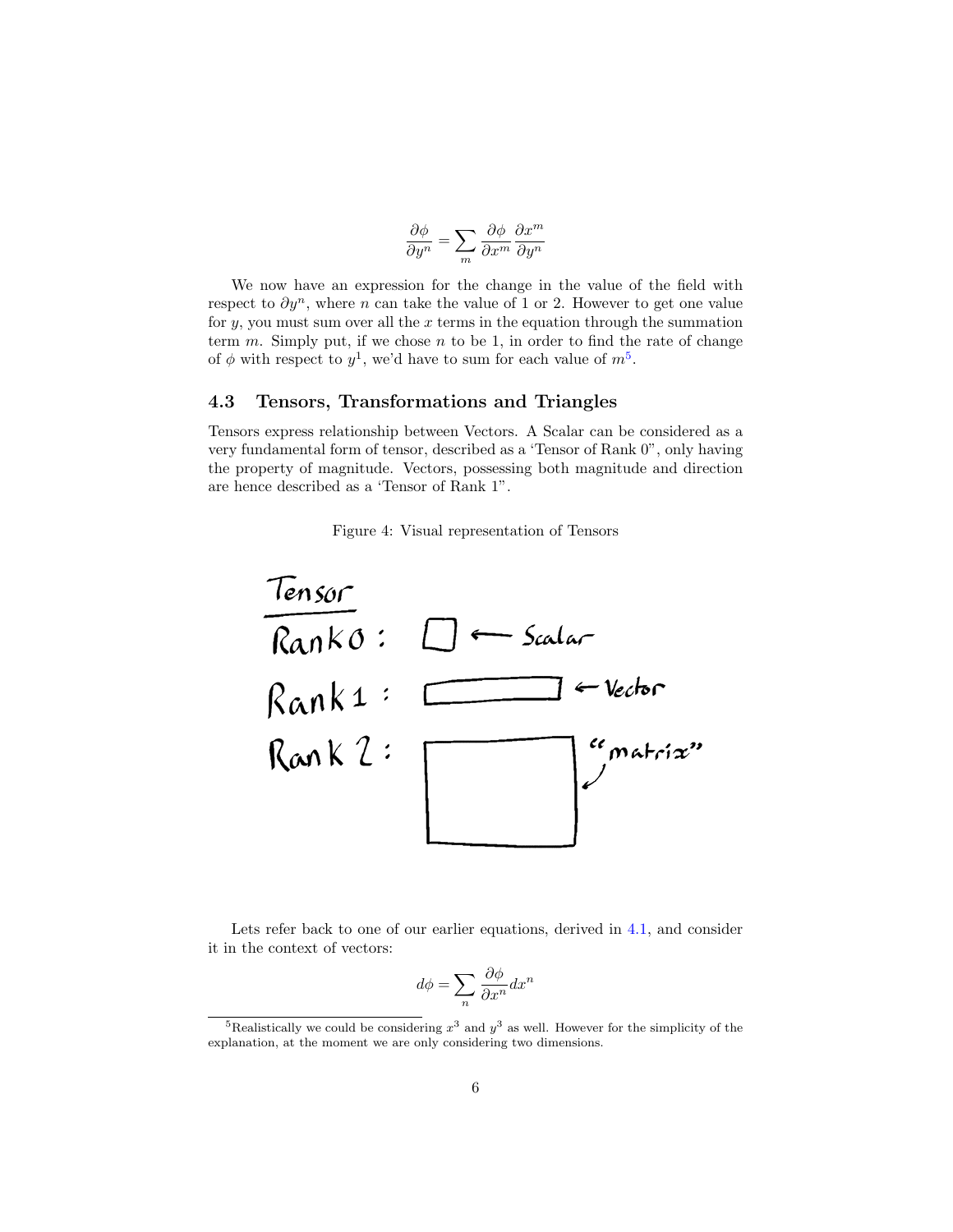We can re-write this  $as^6$  $as^6$ :

$$
V_y^n = \sum_m \frac{\partial y^n}{\partial x^m} V_x^m
$$

 $V_y^n$  represents a vector within the y frame of reference with coordinate n, m is once again the summation term and  $V_x^m$  is a vector in the x frame of reference.[7](#page-6-1)

Returning to Tensors, a tensor of rank 2 can be considered as a combination of Vectors where there is a definite relationship between the two.



Work donc =  $\overrightarrow{F}$  Cos $\alpha \cdot \overrightarrow{x}$ 

 $4 = 0$  for  $F_2$ .

<span id="page-6-2"></span>

Considering the example above (Figure [5\)](#page-6-2) We can consider the Tensor to be the relationship between vectors  $F$  and  $x$ . When we are working with  $F_1$ , the force has a horizontal component and so  $x$  has a magnitude greater than zero. However if we regard  $F_2$ , then there is no horizontal force and so the work done is equal to 0, which is the value of the tensor in that circumstance. Crucially, if a Tensor has a value of 0 in on frame of reference, it must have a a value of 0 in all other frames of reference.

<span id="page-6-0"></span> ${}^{6}$ It is important to recall the new coordinate system being used, as defined in [4.1.](#page-2-2) x and y are not individual coordinates but rather they are individual frames of reference with coordinates of the following format:  $(x^1, x^2)$ .

<span id="page-6-1"></span><sup>7</sup>Essentially we're now transitioning into considering Vectors. Understanding the steps to get there is not vital but its helpful to know that we're now working with them.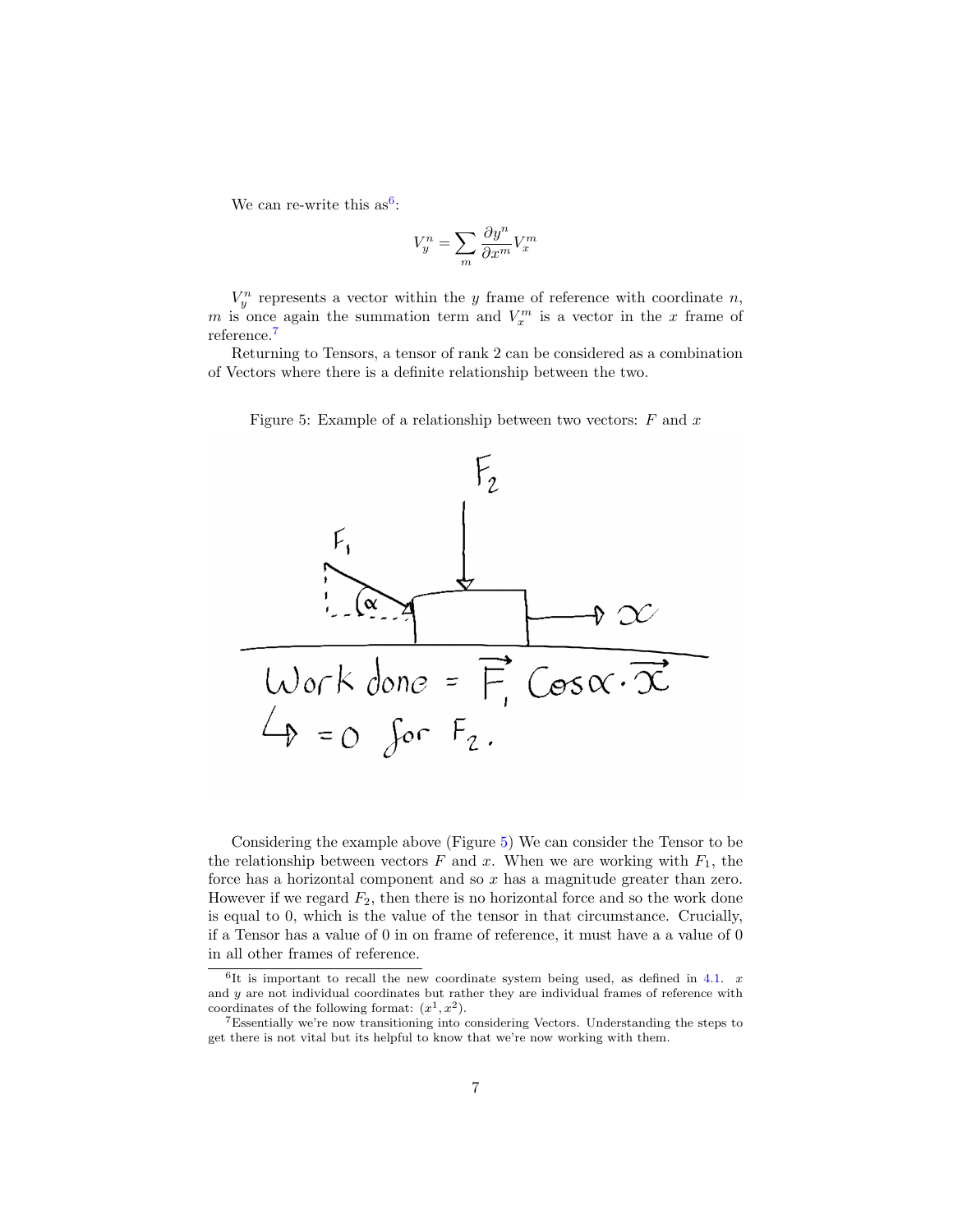Given the above, particularly that a tensor is a combination of vectors, a tensor can be described as follows, where  $m$  and  $n$  are dimensions of space:

$$
T^{mn}=A^mB^n
$$

Now building off the equation for  $V_j^n$  we've just obtained, we can establish that:

$$
A_y^m B_y^n = \sum_r \frac{\partial y^m}{\partial x^r} A_x^r \sum_s \frac{\partial y^n}{\partial x^s} B_x^s
$$

We now know that both  $A_y^m B_y^n$  and  $A_x^r B_x^s$  are tensors, so we can re-write the equation once again and simplify it as:

$$
T_y^{mn} = \sum_{rs} \frac{\partial y^m}{\partial x^r} \frac{\partial y^n}{\partial x^s} T_x^{rs}
$$

The above is known as the Contravariant Transformation and is a tensor transformation between two frames of reference,  $x$  and  $y$ . This then give us the Covarient Transformation, which will prove helpful later on. The key difference between the two transformation is that the the covarient transformation is composed of  $\frac{\partial x}{\partial y}$  terms instead.

$$
T_{mn} = \sum_{rs} \frac{\partial x^r}{\partial y^m} \frac{\partial x^s}{\partial y^n} T_{rs}
$$

Where  $T_{mn}$  is in the y frame of reference and  $T_{rs}$  is in the x frame of reference.

#### 4.4 Pythagoras and Kronecker walk into a bar

Now we return to Vectors. Lets picture a right angled triangle and give the two shorter sides lengths of  $dx^1$  and  $dx^2$  respectively. The hypotenuse we'll call ds, and we can therefore express  $ds^2$  as follows:



$$
ds^2 = dx^{1^2} + dx^{2^2}
$$

However we encounter an issue, we want to be able to express  $ds^2$  in such a way that we can account for all dimensions of space. Using a summation yields the following: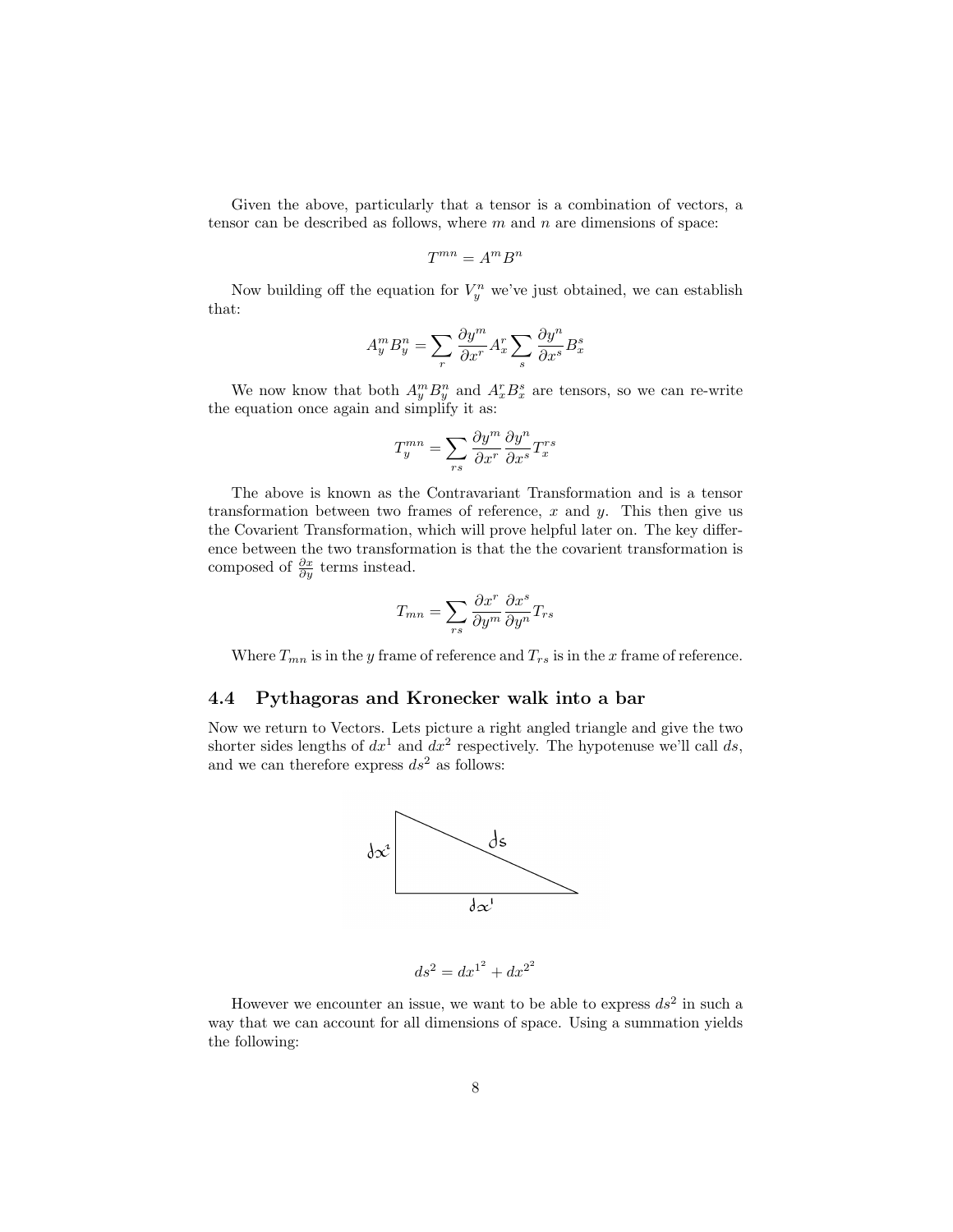$$
ds^2 = \sum_m dx^m dx^m
$$

This works for the single summation term  $m$ , but not for two summation terms, m and n, as there would be instances where  $m \neq n$ . We need to avoid having  $dx^{1^2}dx^{2^2}$  terms for our equation to work, hence we introduce the Kronecker delta  $(\delta_{mn})$ , a function that takes the value of 1 if  $m = n$  and 0 if  $m \neq n$ .

$$
ds^2 = \delta_{mn} \sum_{mn} dx^m dx^n
$$

Now, re-writing our equation from [4.1:](#page-2-2)

$$
d\phi = \sum_{n} \frac{\partial \phi}{\partial x^n} dx^n
$$

as:

$$
dx^m = \frac{\partial x^m}{\partial y^m} dy^r
$$

Where the summation term  $r$  is implied. We can now substitute this into our expression for  $ds^2$  and rearrange it, leaving us with:

$$
\partial s^2 = \delta_{mn} \sum \frac{\partial x^m}{\partial y^r} \frac{\partial x^n}{\partial y^s} \cdot \partial y^r \partial y^s
$$

A full expression for  $\partial s$  using both  $\partial x$  and  $\partial y$  terms and the Kronecker delta, where the first part of the product is known as the Metric Tensor.

$$
g_{mn} = \delta_{mn} \sum \frac{\partial x^m}{\partial y^r} \frac{\partial x^n}{\partial y^s}
$$

#### 4.5 The importance of the metric tensor

An interesting observation to be made lies in the similarity of two of the equations we have just derived:

$$
ds^2 = \delta_{mn} \sum_{mn} dx^m dx^n
$$

$$
\partial s^2 = g_{mn} \cdot \partial y^r \partial y^s
$$

It should leap out at us that what we've just established as being the metric tensor[8](#page-8-0) , occupies a similar role as the Kronecker delta. Indeed, for flat space,

<span id="page-8-0"></span><sup>8</sup>Remembering that the metric tensor contains a summation term.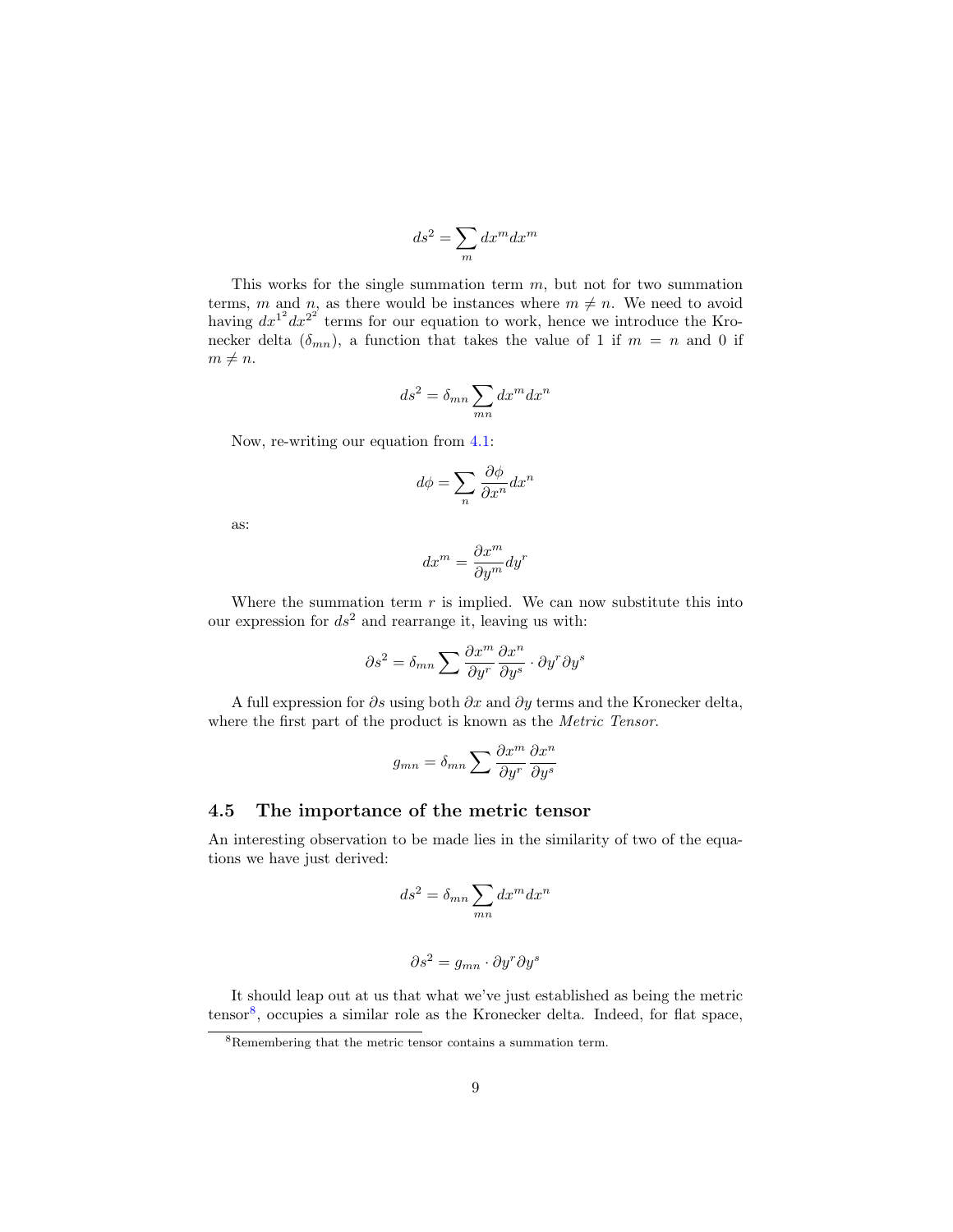$g_{mn}$  will reduce to  $\delta_{mn}$  and so for flat space the metric tensor will equal 1 or 0 depending on if  $r = s$  or not.

However the importance of the metric tensor becomes evident when consid-ering curved space<sup>[9](#page-9-0)</sup>. Pythagoras' theorem works in flat space, but were we to consider the surface of a sphere, then the sides of Pythagoras' triangle would be curved and so our formula for  $ds^2 = dx^{1^2} + dx^{2^2}$  would not work. This is what the metric tensor corrects for.  $g_{mn}$  can therefore be considered as a device that makes corrections to Pythagoras' theorem when working with a curved space.

Figure 6: Why the metric tensor is important



# 5 The end...

 $\ldots$  of this bit<sup>[10](#page-9-1)</sup>. There is really a lot more to these equations, and that's only their derivation, let alone their application. These are equations that have profound relevance in modern physics, capable of modelling gravitational phenomena such as rotating black holes or aiding in the study of gravitational waves. This is a brilliant example of applied mathematics within physics. We've looked at mechanics, geometry, derivatives, algebra and more, and as I continue to battle my A-Level courses I cannot help but wonder that there must be so much more to discover and build up to being able to express out there in our universe that we might not know about today.

<span id="page-9-1"></span><span id="page-9-0"></span><sup>9</sup>Curves feature quite prominently in spacetime geometry.

<sup>10</sup>However, as I am now sat at my desk and preparing to submit this paper and staring at the 14 pages of algebra I had derived in hope of writing about, only to be thwarted by word count and deadlines. Here are the section titles of what lies ahead in terms of the derivation: The Christoffel Symbol: ("Derivatives break everything", "Using the Christoffel Symbol and why"), The Ricci Curvature Tensor: ("Curving spacetime and confusing vectors", "Commutators", "Putting it all together"), Stress Energy Momentum Tensor: ("Geodesics, Proper Time and Newton joins the fray", "Divergence theorem, momentum and matricies"), The field equations: "Assembly required"